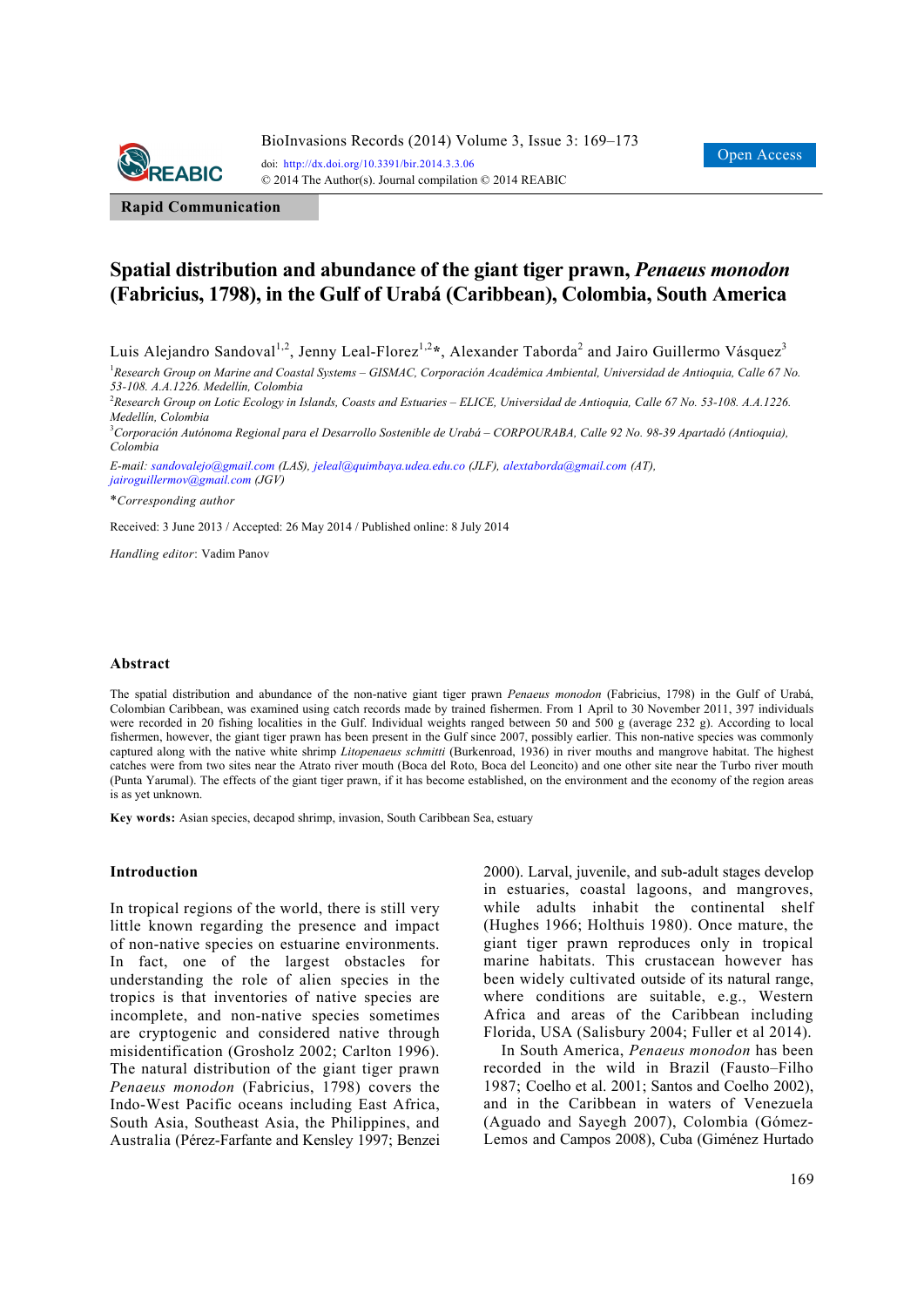et al. 2013), Mexico (Wakida-Kusunoki 2013), USA, Puerto Rico, and the Dominican Republic (Knott et al. 2012). Apparently, this prawn was intentionally introduced to Colombia from Brazil in the 1980´s. There was a brief, non-successful, attempt of cultivation of this species along the northern coastal state of Cordoba (Álvarez-León and Gutierrez-Bonilla 2007; Baptiste et al. 2010). However, it is not clear how and when *P. monodon*  reached the natural environment because it was not until 2005 that the species was first recognized and captured in the wild by shrimp-catching vessels in the northeastern coastal state of Guajira (Gómez-Lemos and Campos 2008; Galván-Guevara and De La Ossa 2011). Today, *P. monodon* is recorded extensively throughout the Caribbean coastal region of Colombia, with records of mature females in the northern continental shelf (Gracia et al. 2011), but it has not as yet become commercially important in the country.

*Penaeus monodon* has been included in Colombia's list of highly-dangerous non-native species due to limited knowledge of its impact on native ecosystems (Baptiste et al. 2010; Gracia et al. 2011). Control and management measurements by the Colombian government include the proposal to develop extended campaigns of public awareness and the generation of precise data on the abundance and distribution of *P. monodon* (MAVDT 2010). In accord with these proposals, this is a first examination of the distribution and relative abundance of the giant tiger prawn (*Penaeus monodon*) in the Gulf of Urabá.

## **Methods**

The Gulf of Urabá, located at the southern end of the northern coast of Colombia  $(7°50' - 8°56' N)$  $77^{\circ}22' - 76^{\circ}25'$  W), is considered to be the largest estuary along this coast. It is a semi-enclosed water body (area  $4.291 \text{ km}^2$ ), with a maximum width of 20 km, elongated from North to South. The delta of the Atrato River is located on the western side of the Gulf and carries the second largest volume of water, after the Magdalena River, from Colombia to the Caribbean (García 2007).

The artisanal shrimp fishery in the Gulf of Urabá targets the native southern white shrimp *Litopenaeus schmitti* (Burkenroad, 1936), but from time to time the non-native giant tiger prawn is caught. From April to November 2011, previously-trained fishermen collected catch information (number of individuals) of the nonnative species caught by the artisanal shrimp fishery in the three main landing centers along the Gulf of Urabá: El Totumo, Camerún, and El Uno (Figure 1). As well, there was a workshop in each of the three landing centers to determine the geographical coordinates and names of the fishing localities as well as the most used fishing methods to capture the non-native and native shrimps. The shrimp typically were caught using fixed, nylon, gill nets that were 1200 m long x 0.9 m high and with a 63.5 mm mesh size. Nets were set for 2 to 6 hours. Due to logistical difficulties, fishermen could not record the weight, sex, and sizes of all individuals captured.

*Penaeus monodon* and the native *L. schmitti*  were differentiated by their characteristic coloration. Giant tiger prawns typically are dark in color, with the carapace and abdomen transversely banded in black and white, and a variable color ranging from light brown to blue or red on the rest of the body (Grey et al. 1983). The native white shrimp is usually colored white or translucent bluish gray, sometimes with greenish or yellowish spots (Bermúdez 2002).

Collected specimens of *P. monodon* were deposited at the National Museum of Natural Marine History coordinated by the Institute for Marine and Coastal Research – INVEMAR, located in Santa Marta, Colombia.

The abundance of *P. monodon* was expressed as catch per unit effort (CPUE) calculated as number of individuals per meter of net per hour soak time  $\times$  100 (Sparre and Venema 1995). The CPUE was multiplied by 100 as a scaling factor.

Fishing localities were mapped using the software ArcMap 10.1 (ESRI; Environmental Systems Research Institute, Redlands, California).

### **Results**

Fishermen recorded captures of 397 giant tiger prawns from 20 fishing localities associated with mangroves in the Gulf of Urabá (Figure 1; supplementary Table S1). The non-native species was caught throughout the Gulf in all sites traditionally fished for the native southern white shrimp. The CPUE of *P. monodon* ranged from 0.6 to 37.8, being particularly high at two sites near the Atrato river mouth (Boca delRoto and Boca del Leoncito) and one site near the Turbo river mouth (Punta Yarumal) (Figure 1). The weights of the individuals ranged between 50 and 500 g, with an average weight of 232 g. Based on interviews with fishermen, the giant tiger prawn first appeared in the Gulf of Urabá in about 2007.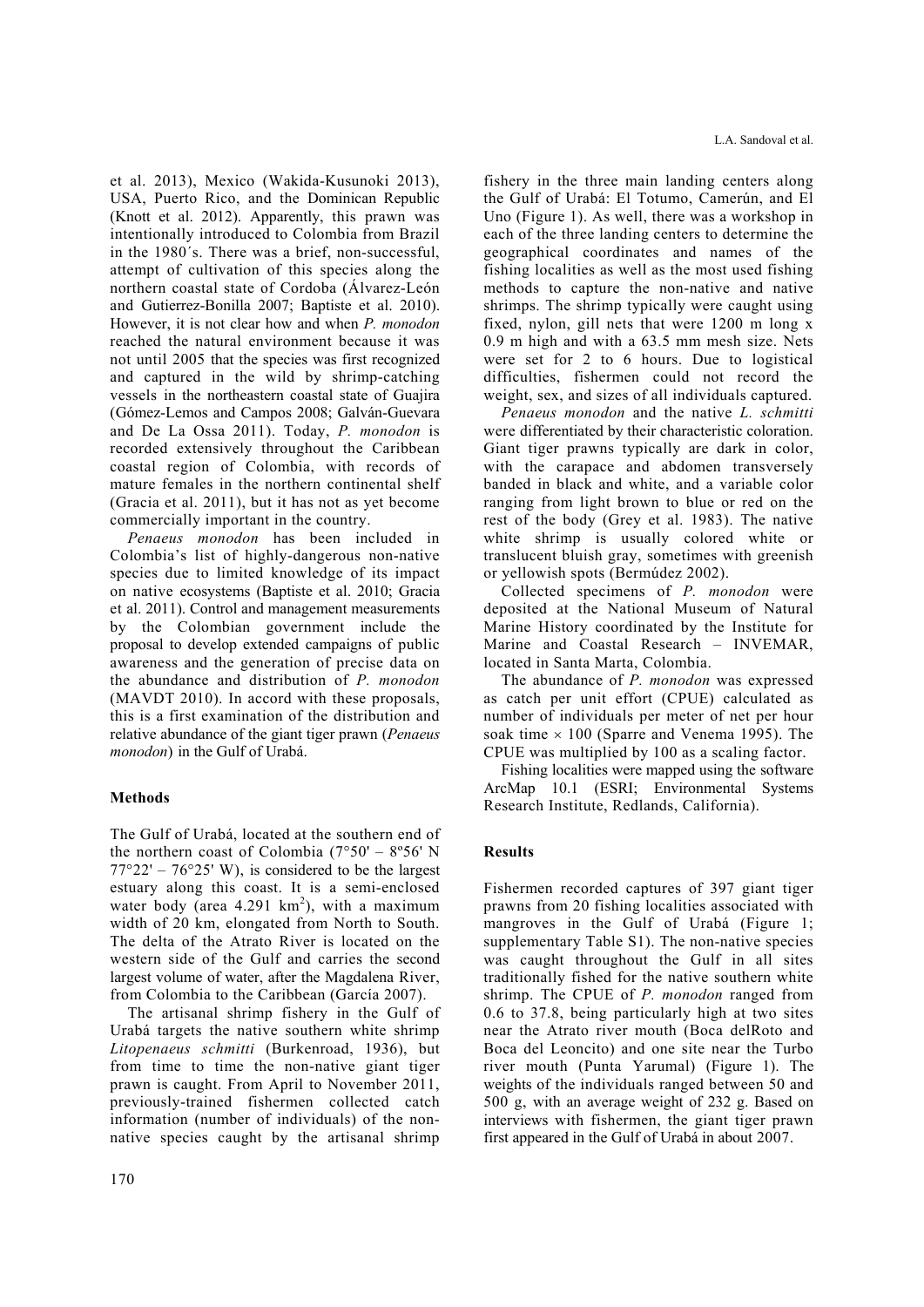

**Figure 1.** Locations of catch and abundance (CPUE as number per m of net per hour fished X 100) of giant tiger prawn *Penaeus monodon*  in the Gulf of Urabá, Colombian Caribbean. See also supplementary Table S1.

#### **Discussion**

In the Gulf of Urabá, *P. monodon* is currently common in the commercial shrimp catches. It is associated mainly with estuarine environments and the river mouths where mangroves exist. Such habitats favor the establishment of the larvae, juvenile, and sub-adult stages of this species (Hughes 1966; Holthuis 1980). The presence of all stages of a non-native species in a new environment is the first evidence of establishment of a self-sustaining population in the region and is part of the process of naturalization described by Lockwood et al. (2007). In order to confirm the establishment of *P. monodon* in the region, it is necessary to develop further research that should focus on all life stages as only information on large juveniles and adults is currently available.

Although young individuals of giant tiger prawn are distinguishable from the adults of the native white shrimp (*L. schmitti*) by their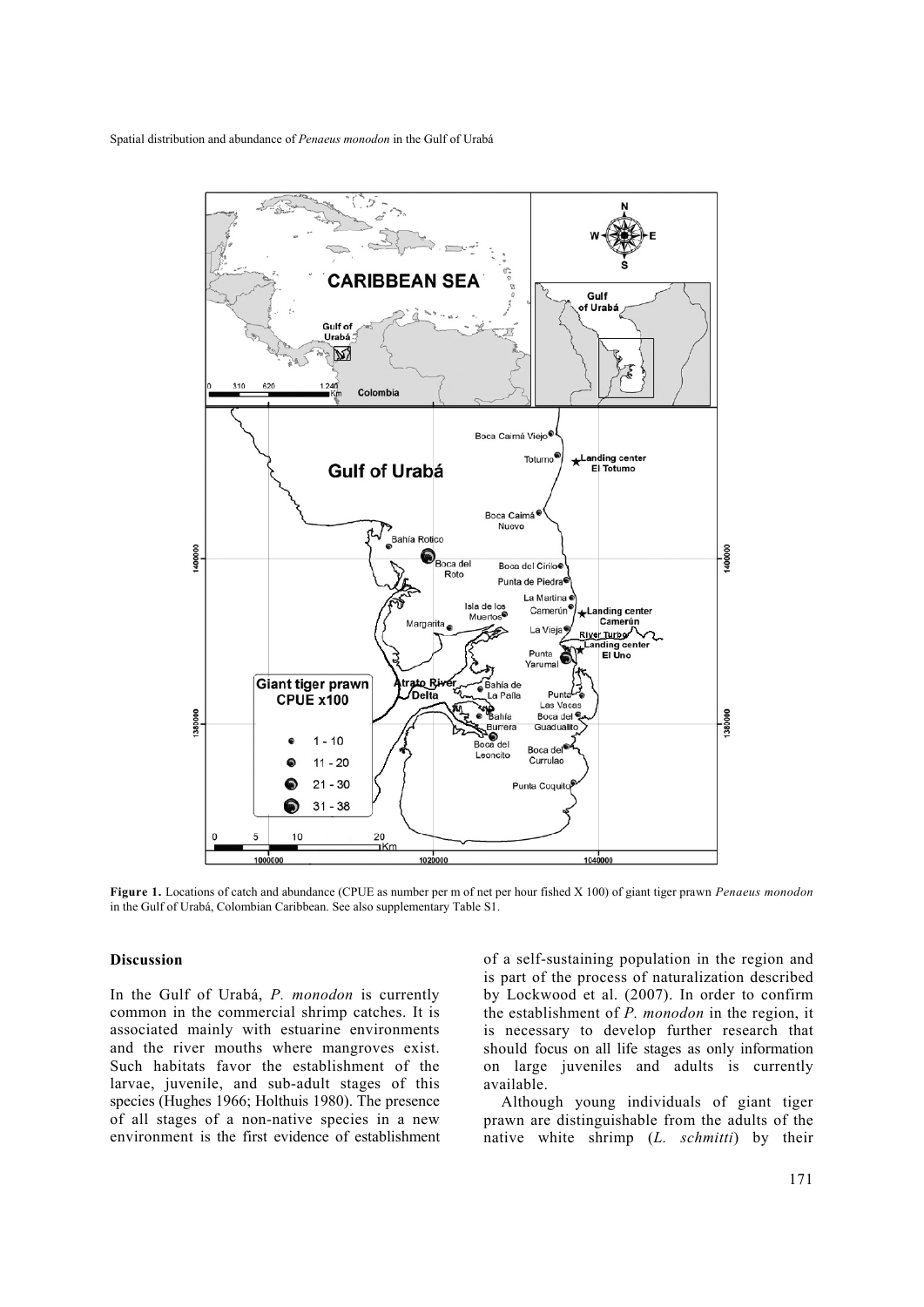different coloration, this study may have been underestimated or missed evidence of small individuals of *P. monodon*. The 63.5 mm mesh size of the gill nets used by the fishermen will not retain the small  $( $50 \text{ g}$ )$  individuals of giant tiger prawn. In addition, fishermen often remove the heads of *P. monodon* and mix the individuals in with the native shrimps to confuse the buyers at local markets – local people prefer the native white shrimp.

There is no explanation for the gap between the timing of the first introduction of the giant tiger prawn in Colombian waters (1981) and its first report in the Gulf of Urabá (2007). Nevertheless, in recent years, records of the giant tiger prawn have increased throughout the Colombian Caribbean, as well as in other areas of the rest of the Atlantic coast of the continent, such as the southeast coast of the United States. In the southeastern USA, reported catches have increased from 4 individuals in 2007 to several hundred adults plus juveniles in 2011; the presence of juveniles indicating establishment likely has occurred (Fuller et al. 2014). This general trend could mean an increase of its abundance in this side of the continent.

There are still a lot of unknown factors concerning the ecology of the giant tiger prawn in Colombian waters, such as the feeding or reproductive habits and the impacts of this species on the local environment and fishery. However, information on its biological features in its native range could provide useful insights. In its native range, the diet is comprised mainly of crustaceans and mollusks, while polychaetes, fishes, vegetation and detritus are of lesser importance (Marte 1980; Su and Liao 1986). These feeding habits suggest a possible negative effect on the populations of the native counterpart *L. schmitti* in the Gulf of Urabá due to predation and competition for prey (Gracia el al. 2011). Further studies are needed evaluate the possibility of negative effects on the native species in the region.

Another potential threat of *P. monodon* to native species, is the introduction of viral diseases such as YHV (Yellow-Head Virus), IHHNV (Infectious Hypodermal and Hematopoietic Necrosis Virus), HPV (Hepatoprancreatic Parvolike Virus), BMNV (Baculoviral Midgut Gland Necrosis Virus), MBV (*P. monodon*–type Baculo Virus), LPV (Lymphoidal Parvo-like Virus), RLV (Reo-Like Virus) and WSBV (White Spot Syndrome Associated Baculo Virus) (Chang et al. 1998; Tavares and Braga 2004; Atencio et al. 2006). Research in Taiwan, in which the WSBV was isolated from *P. monodon* and inoculated into native marine lobsters, crabs, and freshwater shrimps, indicate that the virus adversely affects these native species, causing varying degrees of infestation and mortality. The least affected species were freshwater shrimps (Chang et al. 1998; Gómez-Lemos and Campos 2008). Until now there are no records of such diseases within the native species in the Gulf of Urabá, but the arrival of new individuals of giant tiger prawn carrying one of these viruses cannot be ruled out.

In conclusion, this was the first study undertaken in Colombia to estimate the distribution and abundance of *P. monodon* in the Gulf of Urabá. It was found in the most estuarine habitats and river mouths associated with mangroves, and it is frequently caught by commercial shrimp harvesters. The presence of small sizes of the giant tiger prawn in the region suggests that it may have established a self-sustaining population in the Gulf of Urabá but direct confirmation is still needed.The effects of this invasive species on the structure and functioning of the ecosystem, and the economy of the region, are as yet unknown. It is a priority to monitor its population growth and perform ecological studies that will provide the necessary information to implement measures of control, mitigation and management of this species in a region where shrimp fishery has been historically important for the economic sustenance of its coastal inhabitants.

### **Acknowledgements**

The authors would like to thank the Academic and Environmental Corporation - CAA, the Biology Institute and the Committee for Research Development - CODI at the University of Antioquia (Medellin, Colombia), and the Environmental Authority CORPOURABA (Corporation for the Sustainable Development of Urabá: Cooperation Agreement 521829) for their financial, logistic and academic support during the execution of the research entitled Diagnosis of the non-native species of commercial use in the fishery of Turbo municipality in the Gulf of Urabá. A special acknowledgment goes to the fishermen and tradesmen in the municipalities of Turbo and Necocli. We also thank the feedback given by the anonymous reviewers.

### **References**

- Aguado NF, Sayegh J (2007) Presencia del camarón tigre, *Penaeus monodon*, en la costa del Estado Anzoátegui, Venezuela. *Boletín del Instituto Oceanográfico de Venezuela* 46(2): 107–111
- Álvarez-León R, Gutiérrez-Bonilla FP (2007) Situacion de los invertebrados acuáticos introducidos y transplantados en Colombia: Antecedentes, efectos y perspectivas. *Revista de la Academia Colombiana de Ciencias* XXXI, 121: 557–574